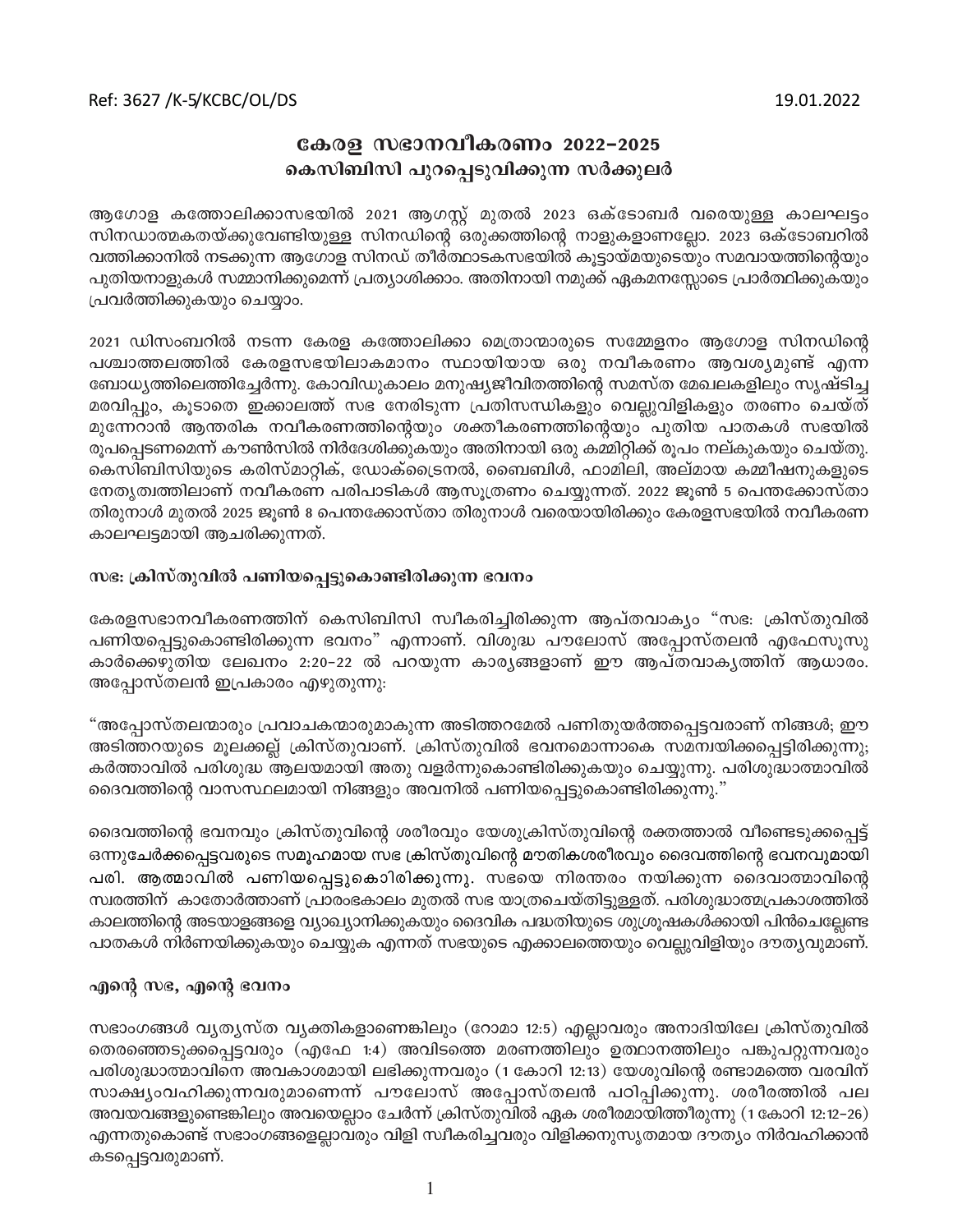ഇപ്രകാരം "യേശുക്രിസ്തുവിന്റെ സ്വന്തമാകാൻ വിളിക്കപ്പെട്ടവരായ" (റോമ 1, 6) നാമെല്ലാവരും സഭയുടെ ഭാഗമാണ്, സ്വന്തമാണ് എന്ന ബോധ്യമുണ്ടാകണം. "എന്റെ സഭ, എന്റെ ഭവനം" എന്ന വികാരം സഭാംഗങ്ങൾക്കെല്ലാവർക്കും ഉണ്ടാകണം. ഓരോ വ്യക്തിയുടെയും വ്യക്തി സ്വാതന്ത്ര്യം പ്രധാനപ്പെട്ടതാണ്, അത് വിലമതിക്കപ്പെടണം. എന്നാൽ ജ്ഞാനസ്നാനം സ്വീകരിച്ച് സഭയുടെ സന്താനമായി മാറിയ വ്യക്തിയുടെ സ്വാതന്ത്ര്യം എന്നതാകണം ക്രിസ്തുവിശ്വാസിയുടെ വ്യക്തി സ്വാതന്ത്ര്യത്തെക്കുറിച്ചുള്ള കാഴ്ചപ്പാട്. അമ്മയായ സഭയോടുള്ള സ്നേഹം ക്രിസ്തുവിനോടുള്ള സ്നേഹത്തിന്റെ ഭാഗമാണ്. സഭ എന്റെ അമ്മ അഥവാ എന്റെ കുടുംബം എന്ന നിലയിൽ എത്രമാത്രം സ്നേഹിക്കപ്പെടുന്നുവെന്ന് ഓരോരുത്തരും വിലയിരുത്തണം. എന്റെ സഭയെ സംരക്ഷിക്കാൻ എനിക്കും കടമയുണ്ട് എന്ന അവബോധത്തിൽ ക്രിസ്തുവിശ്വാസികൾ വളരുന്നിടത്താണ് പൊതു സമൂഹത്തിൽ സഭ ക്രിസ്തുവിന്റെ മുഖവും ഗാത്രവുമായി അവതരിക്കപ്പെടുന്നത്.

## നവീകരണമേഖലകളും പ്രക്രിയകളും

യഥാർത്ഥവും സുദൃഢവുമായ മാനസാന്തരമാണ് സമഗ്രനവീകരണത്തിന് അടിസ്ഥാനമായിട്ടുള്ളത്. സഭാ ശുശ്രൂഷകളുടെ സമസ്ത മേഖലകളിലും ഈ മാനസാന്തരം സംഭവിക്കണം. അതിൽ ഏറ്റവും പ്രധാനപ്പെട്ടത് സഭയുടെ മിഷനറി സ്വഭാവത്തെ ഏറ്റെടുക്കുക എന്നതാണ്. ഫ്രാൻസിസ് പാപ്പാ ഓർമ്മിപ്പിക്കുന്നതുപോലെ, ' സഭയെ സംബന്ധിച്ച ഒരു ഐച്ചിക വിഷയമല്ല പ്രേഷിതപ്രവർത്തനം, കാരണം സഭ പ്രേഷിതയാണ്.' സഭയുടെ പ്രേഷിത പ്രവർത്തനങ്ങളുടെയും അജപാലന ദൗതൃങ്ങളുടെയു<mark>ം</mark> മേഖലയിൽ മാനസാന്തരം സംഭവിക്കണം.

വിശ്വാസികളുടെ സമൂഹമായ സഭ ദൈവജനത്തിന്റെ കൂട്ടായ്മയാണ്. അതുകൊണ്ട് സഭയെ സ്ഥാപനവത്കരിക്കുന്ന പ്രവണതകൾ പ്രോത്സാഹിപ്പിക്കപ്പെടരുത്. നിലനില്ക്കുന്ന സംവിധാനങ്ങൾ ക്കപ്പുറം നമുക്ക് ഒന്നും ചെയ്യാനില്ല എന്ന കാഴ്ച്ചപ്പാടുകൾ മാറണം. യേശുക്രിസ്തു<mark>വി</mark>ൽ കേന്ദ്രീകൃതമായതും എപ്പോഴും സജീവവുമായ സുവിശേഷചൈതന്യം സഭയുടെ സ്ഥാപനങ്ങളിലും പ്രവർത്തനങ്ങളിലും നിറഞ്ഞു നില്ക്കണം

വിശ്വാസ പരിശീലനം സഭയുടെ സുപ്രധാന ദൗതൃങ്ങളിൽ ഒന്നാണ്. കാലോചിതവും ക്രിസ്തു സാക്ഷൃത്തിന് ഉപകരിക്കുന്നതുമായ വിശ<mark>്</mark>വാസപരിശീലനം കുട്ടികൾക്കും യുവജനങ്ങൾക്കും ലഭിക്കത്തക്കവിധം മതബോധന സംവിധാനങ്ങൾ പരിഷ്കരിക്കേണ്ടതുണ്ട്. ജ്ഞാനസ്നാനത്തിന്റെ ഫലങ്ങളെ മുറുകെപ്പിടിച്ച് യേശുവിനെ രക്ഷകനും നാഥനുമായി ഏറ്റുപറഞ്ഞ് ജീവിക്കാനും ദൈവസ്നേഹത്തിലും പരസ്നേഹത്തിലും ഊന്നിയ പ്രേഷിതചൈതനൃത്തിൽ വളർന്നുവരാനും സഹായിക്കുന്ന വിധമാകണം വിശ്വാസപരിശീലനം. വൈദിക–സന്ന്യസ്ത–അല്മായ–യുവജന പരിശീലന മേഖലകളും അപ്രകാരം തന്നെയാകണം.

കോവിഡു കാലം സൃഷ്ടിച്ച മുറിവുകളാൽ തളർന്നുപോയ ധാരാളം കുടുംബങ്ങളുണ്ട് 'ഹോം മിഷൻ' ഉൾപ്പെടെയുള്ള സഭയുടെ കുടുംബ പ്രേഷിത ശുശ്രൂഷകൾ സജീവമാകണം. അജപാലനപരമായ 'സന്ദർശന'ത്തിനപ്പുറത്ത് ആത്മീയ 'സ്ഥിരം സാന്നിധ്യ'ത്തിലേക്ക് ഉയരാൻ ശുശ്രൂഷാനേതൃത്വത്തിനു കഴിയണം.

ദിവ്യബലിയിലുള്ള പങ്കാളിത്തമാണ് ക്രൈസ്തവ സമൂഹത്തിന്റെ കേന്ദ്രം. ദൈവവചനപ്രഘോഷണം കുദാശ കളുടെ പരികർമ്മം, പ്രാർത്ഥനകൾ, ധ്യാനങ്ങൾ, എന്നിവയിലെല്ലാം സഭാംഗങ്ങളെ മുഴുവൻ പങ്കാളികളാക്കുന്നതിന് അവസരങ്ങളൊരുക്കണം. ക്രിസ്തീയ ആനന്ദത്തോടും പ്രത്യാശയോടും കൂടെ ജീവിക്കാനും ക്രിസ്തുവിനു സാക്ഷ്യം വഹിക്കാനും ആദ്ധ്യാത്മിക മേഖലയിൽ ഉണർവുണ്ടാകുക എന്നത് ഒഴിച്ചുകൂടാനാവാത്ത കാര്യമാണ്.